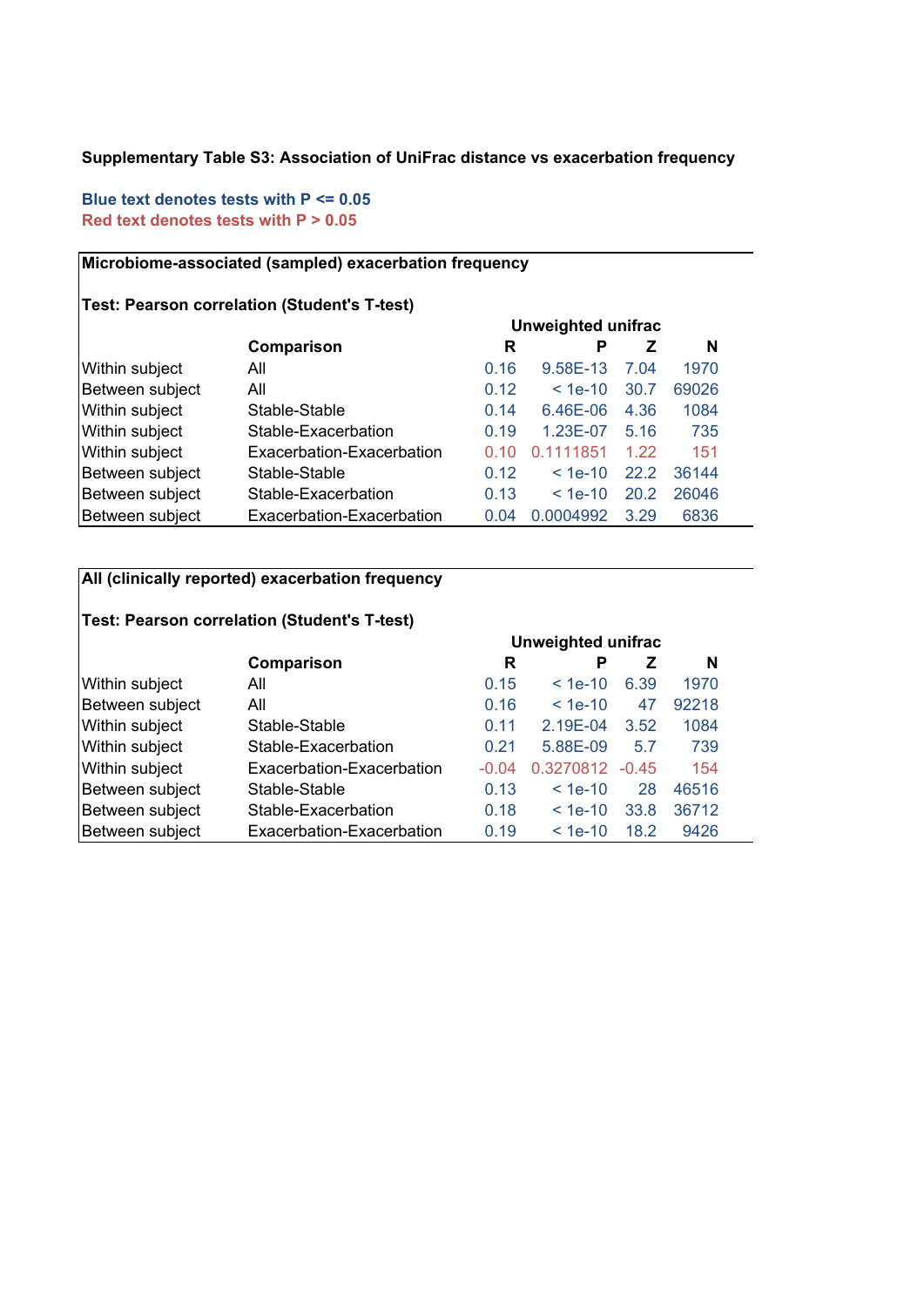## **Microbiome-associated (sampled) number of exacerba**

# **Test: Pearson correlation (Student's T-test)**

| Comparison                                |                 | N           |         | Р                     | R       |
|-------------------------------------------|-----------------|-------------|---------|-----------------------|---------|
| All                                       | Within subject  | 1970        | 4.509   | 3.26E-06              | 0.10428 |
| All                                       | Between subject |             |         | $<$ 1e-10 23.76 69026 | 0.09284 |
| Stable-Stable                             | Within subject  | 1084        | 2.205   | 0.07 0.0137189        |         |
| Stable-Exacerbation                       | Within subject  | 735         | 1.215   | 0.112201              | 0.05    |
| Within subject Exacerbation-Exacerbation  |                 | 151         | 0.537   | 0.05 0.2955599        |         |
| Stable-Stable                             | Between subject | 22.67 36144 |         | $< 1e-10$             | 0.12    |
| Stable-Exacerbation                       | Between subject | 5.904 26046 |         | 1.77E-09              | 0.04    |
| Between subject Exacerbation-Exacerbation |                 | 6836        | $-4.12$ | 1.91E-05              | $-0.05$ |

| <b>Weighted unifrac</b> |                       |       |             |  |  |  |  |  |  |
|-------------------------|-----------------------|-------|-------------|--|--|--|--|--|--|
| R                       | Р                     | z     | N           |  |  |  |  |  |  |
| 0.10428                 | 3.26E-06 4.509        |       | 1970        |  |  |  |  |  |  |
| 0.09284                 | $<$ 1e-10 23.76 69026 |       |             |  |  |  |  |  |  |
|                         | 0.07 0.0137189 2.205  |       | 1084        |  |  |  |  |  |  |
| 0.05                    | 0.112201 1.215        |       | 735         |  |  |  |  |  |  |
| 0.05                    | 0.2955599             | 0.537 | - 151       |  |  |  |  |  |  |
| 0.12                    | $< 1e-10$             |       | 22.67 36144 |  |  |  |  |  |  |
| 0.04                    | 1.77E-09              |       | 5.904 26046 |  |  |  |  |  |  |
| $-0.05$                 | 1.91E-05 -4.12 6836   |       |             |  |  |  |  |  |  |

|         | <b>Weighted unifrac</b> |             |             |  |
|---------|-------------------------|-------------|-------------|--|
| R       | Р                       | Ζ           | N           |  |
| 0.15    | $< 1e-10$               | 6.53        | 1970        |  |
| 0.07    | $< 1e-10$               | 21.74 92218 |             |  |
| 0.12    | 2.80E-05                | 4.029       | 1084        |  |
| 0.13    | 0.0001807               | 3.567       | 739         |  |
| $-0.04$ | 0.321436                | $-0.46$     | 154         |  |
| 0.07    | $< 1e-10$               |             | 14.98 46516 |  |
| 0.06    | $<$ 1e-10 $<$           |             | 11.92 36712 |  |
| 0.07    | 1.33E-10                | 6.318       | 9426        |  |

# **All (clinically reported) number of exacerbations**

### **Test: Pearson correlation (Student's T-test)**

| R       | Р                     |         | Nl   |                       | Comparison                | R    |
|---------|-----------------------|---------|------|-----------------------|---------------------------|------|
| 0.15    | $< 1e-10$             | 6.53    | 1970 | <b>Within subject</b> | All                       | 0.18 |
| 0.07    | $<$ 1e-10 21.74 92218 |         |      | Between subject       | All                       | 0.13 |
| 0.12    | 2.80E-05 4.029        |         | 1084 | Within subject        | Stable-Stable             | 0.19 |
|         | 0.13 0.0001807 3.567  |         | 739  | Within subject        | Stable-Exacerbation       | 0.16 |
| $-0.04$ | 0.321436              | $-0.46$ | 154  | Within subject        | Exacerbation-Exacerbation | 0.03 |
| 0.07    | $<$ 1e-10 14.98 46516 |         |      | Between subject       | Stable-Stable             | 0.12 |
| 0.06    | $<$ 1e-10 11.92 36712 |         |      | Between subject       | Stable-Exacerbation       | 0.13 |
| 0.07    | 1.33E-10              | 6.318   | 9426 | Between subject       | Exacerbation-Exacerbation | 0.12 |